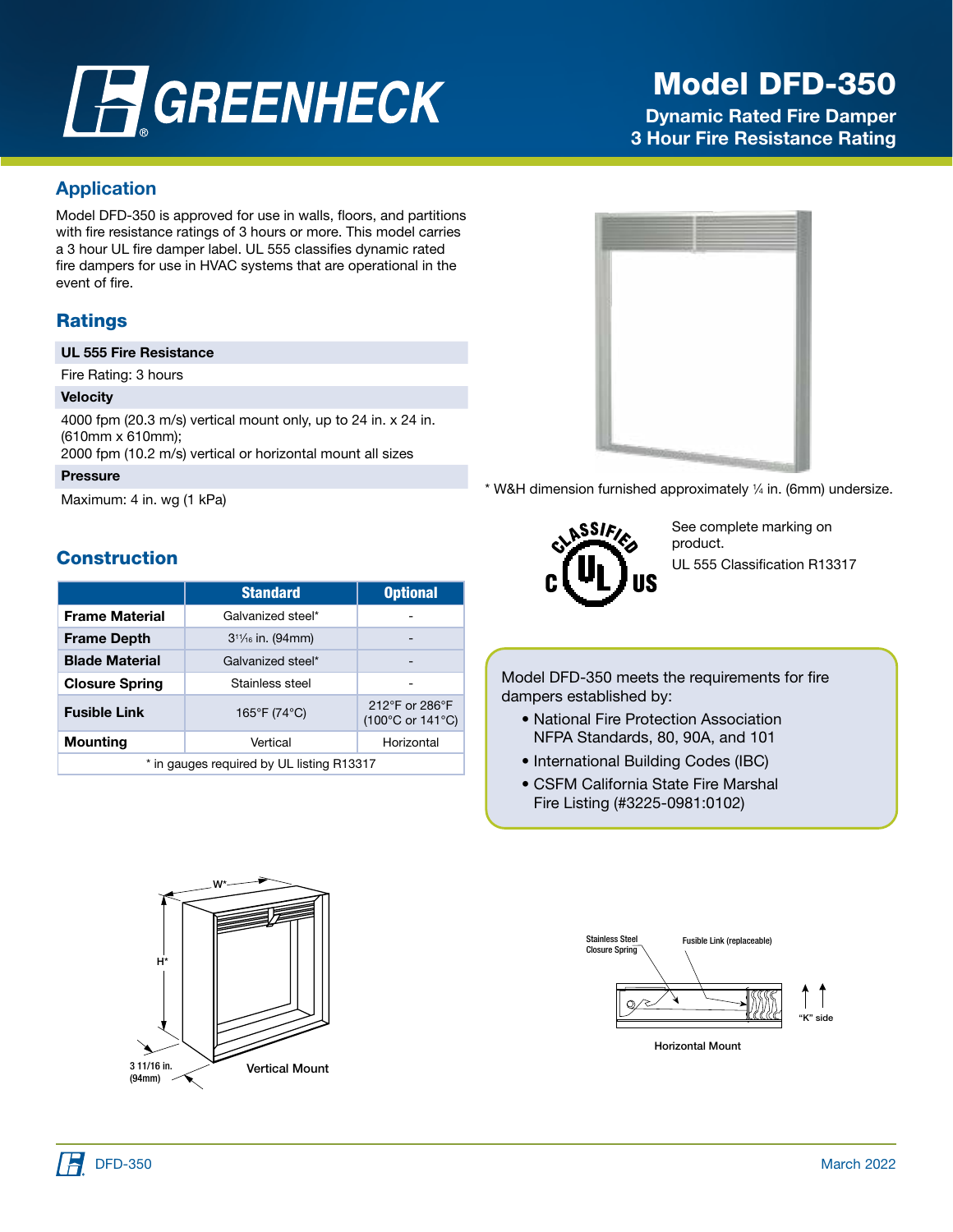# Options and Accessories

- One piece retaining angles (POC)
- Transitions: A, B

#### Document Links



[Installation Instructions](https://content.greenheck.com/public/DAMProd/Original/10001/481324CurtainFireDampers_iom.pdf) **Installation Instructions [Life Safety Damper Catalog](https://content.greenheck.com/public/DAMProd/Original/10015/LifeSafetyDampers_catalog.pdf)** 



[Damper Product Selection Guide](https://content.greenheck.com/public/DAMProd/Original/10002/InteractiveDamperSelectionGuide.pdf)



**[Specifications](https://content.greenheck.com/public/DAMProd/Original/10002/DFDseries_spec.rtf)** 



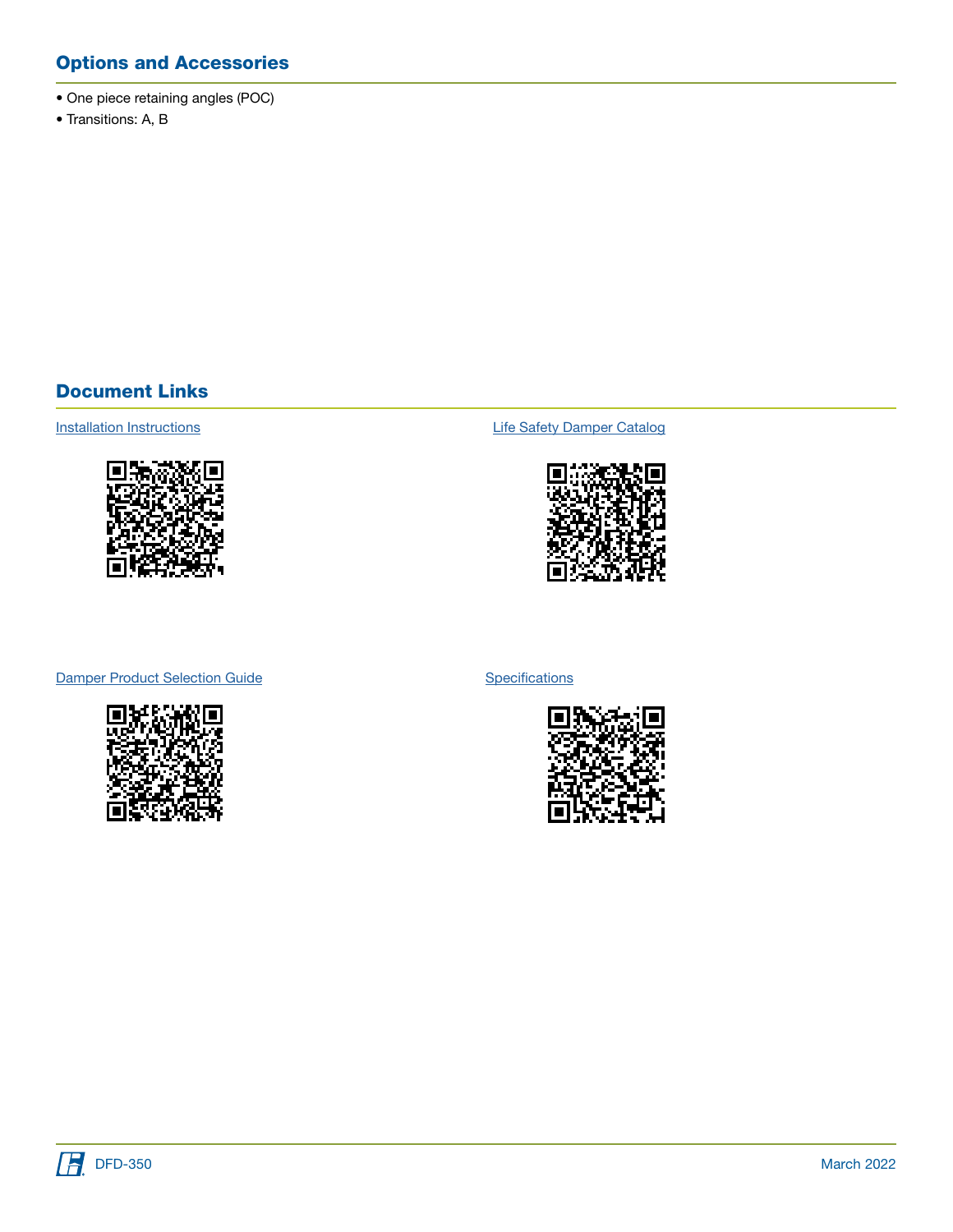# Factory Sleeve Option

All fire damper installations require the use of sleeves, angles and methods described in the installation instructions. Sleeves can be field fabricated or factory furnished as a completed damper/sleeve assembly.

Sleeves are galvanized steel and are available in 20 through 10 ga. (1mm - 3.5mm) thicknesses and lengths up to 36 in. (914mm).

"K" dimension specifies location of damper within the sleeve. Minimum is 4 in. (102mm), maximum is "L" less 4 in. (102mm), which allows for mounting angle installation, and duct connection at each end of the sleeve. If "K" dimension is not specified, it will be provided as one half of "L" dimension (damper centered in sleeve).

Note: If using access doors, the door should be installed on the "K" side of the damper.



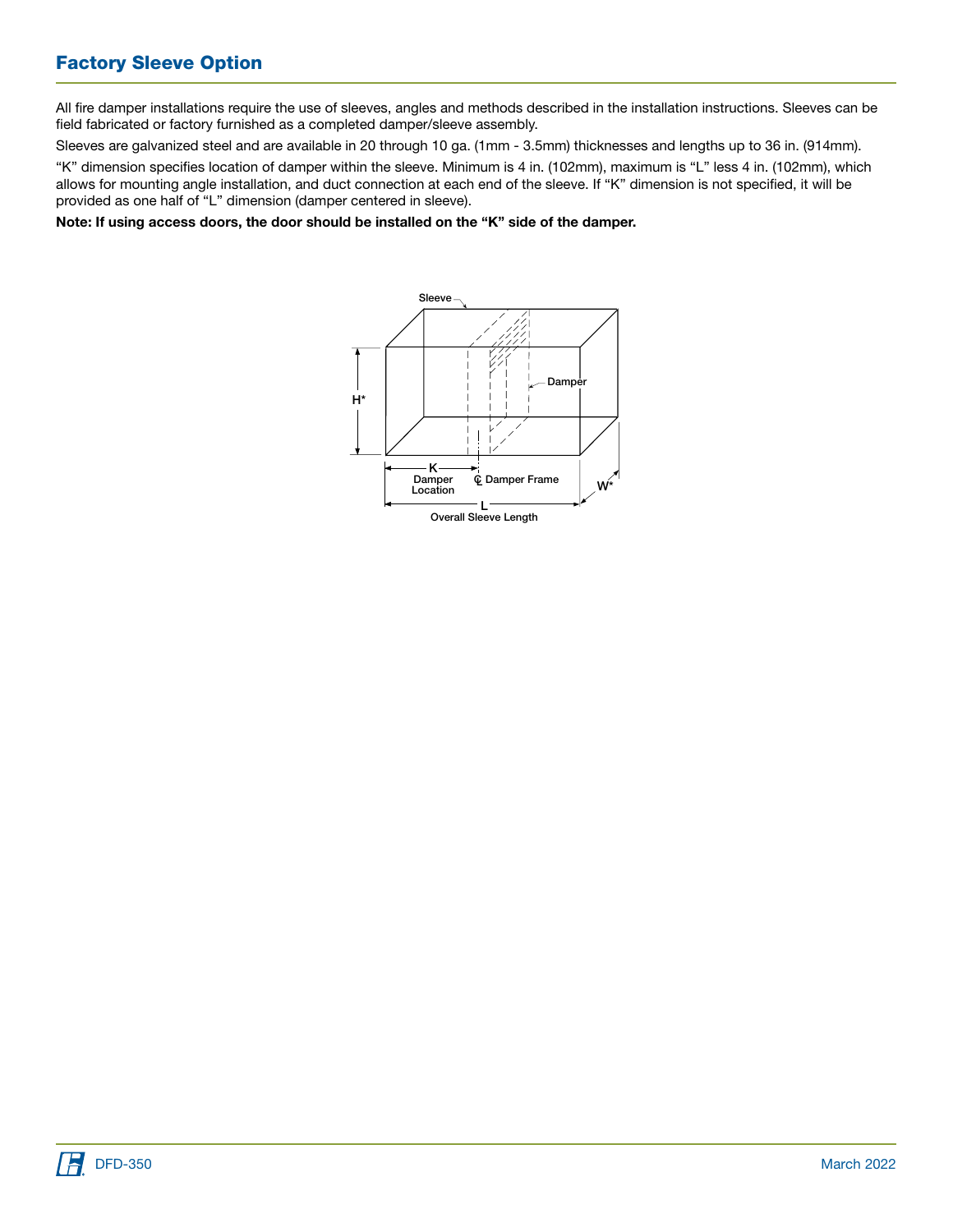## Type A & B

Dampers larger than maximum single section sizes are supplied in 2 or more sections of equal size. Multi-section dampers are factory assembled ready for installation.

#### Size Limitations

|                                             | <b>Type A</b>                      |                                       | <b>Type B</b>                     |                                       |
|---------------------------------------------|------------------------------------|---------------------------------------|-----------------------------------|---------------------------------------|
| Inches (mm)                                 | <b>Minimum</b>                     | Maximum*                              | <b>Minimum</b>                    | Maximum*                              |
| <b>Single Section</b><br><b>Vertical</b>    | $4 \times 4$<br>$(102 \times 102)$ | $36 \times 36$<br>$(914 \times 914)$  | $4 \times 3$<br>$(102 \times 76)$ | $36 \times 31$<br>$(914 \times 787)$  |
| <b>Multi Section**</b><br><b>Vertical</b>   | <b>NA</b>                          | 48 x 48<br>$(1219 \times 1219)$       | <b>NA</b>                         | 48 x 45<br>$(1219 \times 1143)$       |
| <b>Single Section</b><br><b>Horizontal</b>  | $4 \times 4$<br>$(102 \times 102)$ | $30 \times 30$<br>$(762 \times 762)$  | $4 \times 3$<br>$(102 \times 76)$ | $30 \times 26$<br>$(762 \times 660)$  |
| <b>Multi Section**</b><br><b>Horizontal</b> | <b>NA</b>                          | $40 \times 36$<br>$(1016 \times 914)$ | <b>NA</b>                         | $40 \times 33$<br>$(1016 \times 838)$ |



\* Sizes are based on 165°F closure temperature and 2000 fpm. Consult factory for maximum size for different temperatures and velocities.

\*\* Consult factory for number of sections.



Multi-Section Limitations Maximum damper height is 48 in. (1219mm) when combination width is 48 in. (1219mm) or less.



Type A Single Section



Type B Single Section

Multi Section Limitations

Maximum damper height is 45 in. (1143mm) when combination width is 48 in. (1219mm) or less.